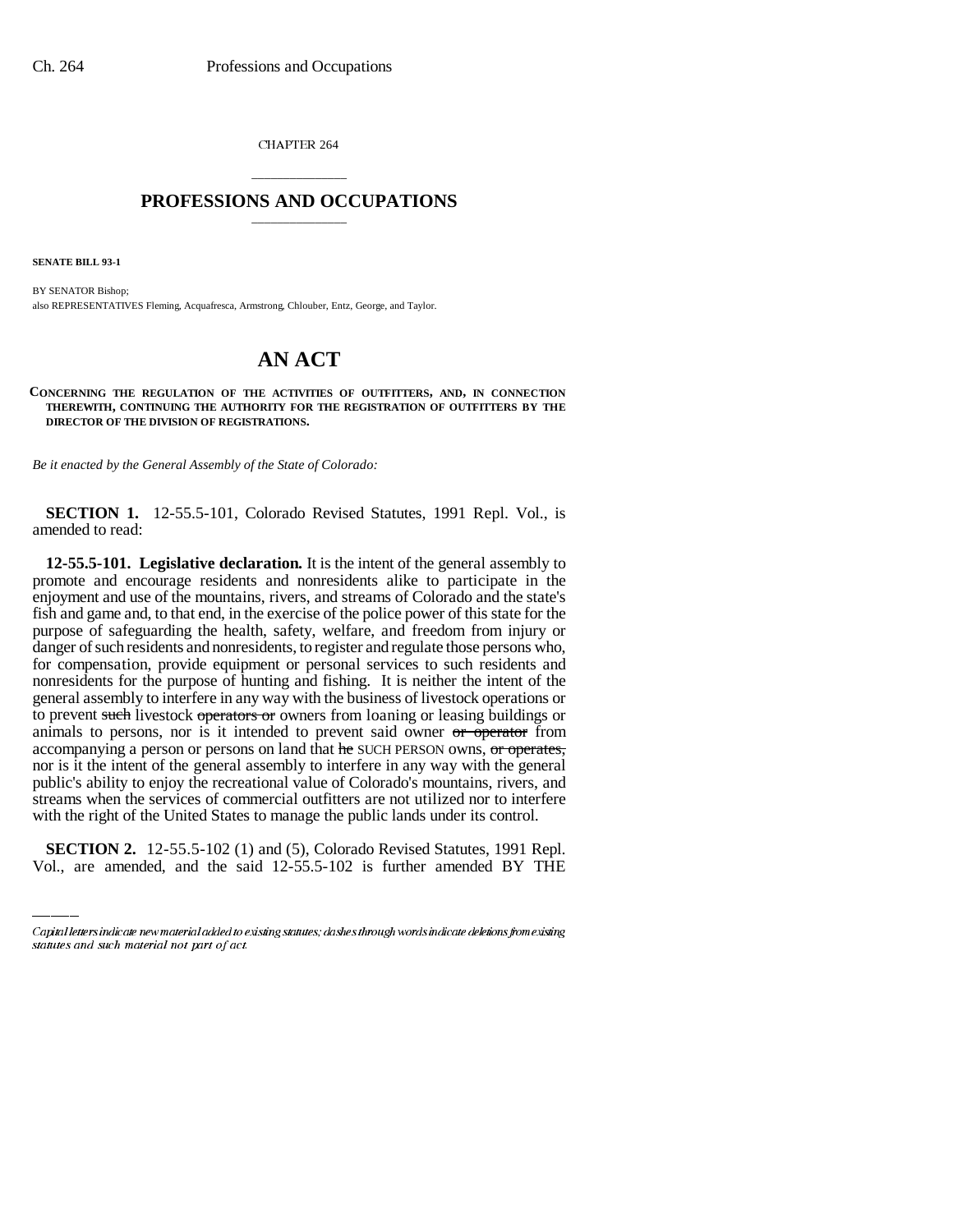## ADDITION OF THE FOLLOWING NEW SUBSECTIONS, to read:

**12-55.5-102. Definitions.** As used in this article, unless the context otherwise requires:

 $(1)$  "Consultant" means a person who is hired by the director to assist in any investigation initiated under this article or any member of an advisory committee appointed pursuant to section 12-55.5-111 "COMPENSATION" MEANS MAKING, OR ATTEMPTING TO MAKE, A PROFIT, SALARY, OR INCREASE IN BUSINESS OR FINANCIAL STANDING, OR SUPPORTING ANY PART OF OTHER PROGRAMS OR ACTIVITIES, TO INCLUDE RECEIVING FEES, CHARGES, DUES, SERVICE SWAPS, OR SOMETHING WHICH IS NOT STRICTLY A SHARING OF ACTUAL EXPENSES INCURRED FROM AMOUNTS RECEIVED FROM OR FOR OUTFITTING SERVICES RENDERED OR TO BE RENDERED.

(1.5) "CONSULTANT" MEANS A PERSON WHO IS HIRED BY THE DIRECTOR TO ASSIST IN ANY INVESTIGATION INITIATED UNDER THIS ARTICLE OR ANY MEMBER OF AN ADVISORY COMMITTEE APPOINTED PURSUANT TO SECTION 12-55.5-111.

(5) "Outfitter" means any individual soliciting to provide or providing, for compensation, facilities, guide services, or transportation OUTFITTING SERVICES for the purpose of hunting or fishing on land that he SUCH INDIVIDUAL does not own. "Outfitter" does not include an individual whose only service is providing motor vehicles, horses, or other equipment for rent.

(5.5) "OUTFITTING SERVICES" MEANS PROVIDING TRANSPORTATION OF INDIVIDUALS, EQUIPMENT, SUPPLIES, OR WILDLIFE BY MEANS OF VEHICLE, VESSEL, OR PACK ANIMAL, FACILITIES INCLUDING BUT NOT LIMITED TO TENTS, CABINS, CAMP GEAR, FOOD, OR SIMILAR SUPPLIES, EQUIPMENT, OR ACCOMMODATIONS, AND GUIDING, LEADING, PACKING, PROTECTING, SUPERVISING, INSTRUCTING, OR TRAINING PERSONS OR GROUPS OF PERSONS IN THE TAKE OR ATTEMPTED TAKE OF WILDLIFE.

**SECTION 3.** 12-55.5-105 (1), (2), and (3), Colorado Revised Statutes, 1991 Repl. Vol., are amended to read:

**12-55.5-105. Issuance of certificate of registration - violations.** (1) Except as otherwise provided in this article, the director shall issue an initial or renewed certificate of registration as an outfitter to any individual who pays the required fee and furnishes evidence satisfactory to the director that he SUCH INDIVIDUAL:

(a) Is twenty-one EIGHTEEN years of age or older;

(b) Holds a valid instructor's card in first aid or a standard first aid card issued by the American red cross or evidence of equivalent training;

(c) Possesses minimum liability insurance coverage in the amount of fifty thousand dollars for bodily injury to one person in any single accident and one hundred thousand dollars for bodily injury to all persons in any single accident; and

(d) Has submitted to the director a surety bond in the minimum sum of ten thousand dollars, executed by the applicant as principal and by a surety company qualified and authorized to do business in this state as surety. Such bond shall be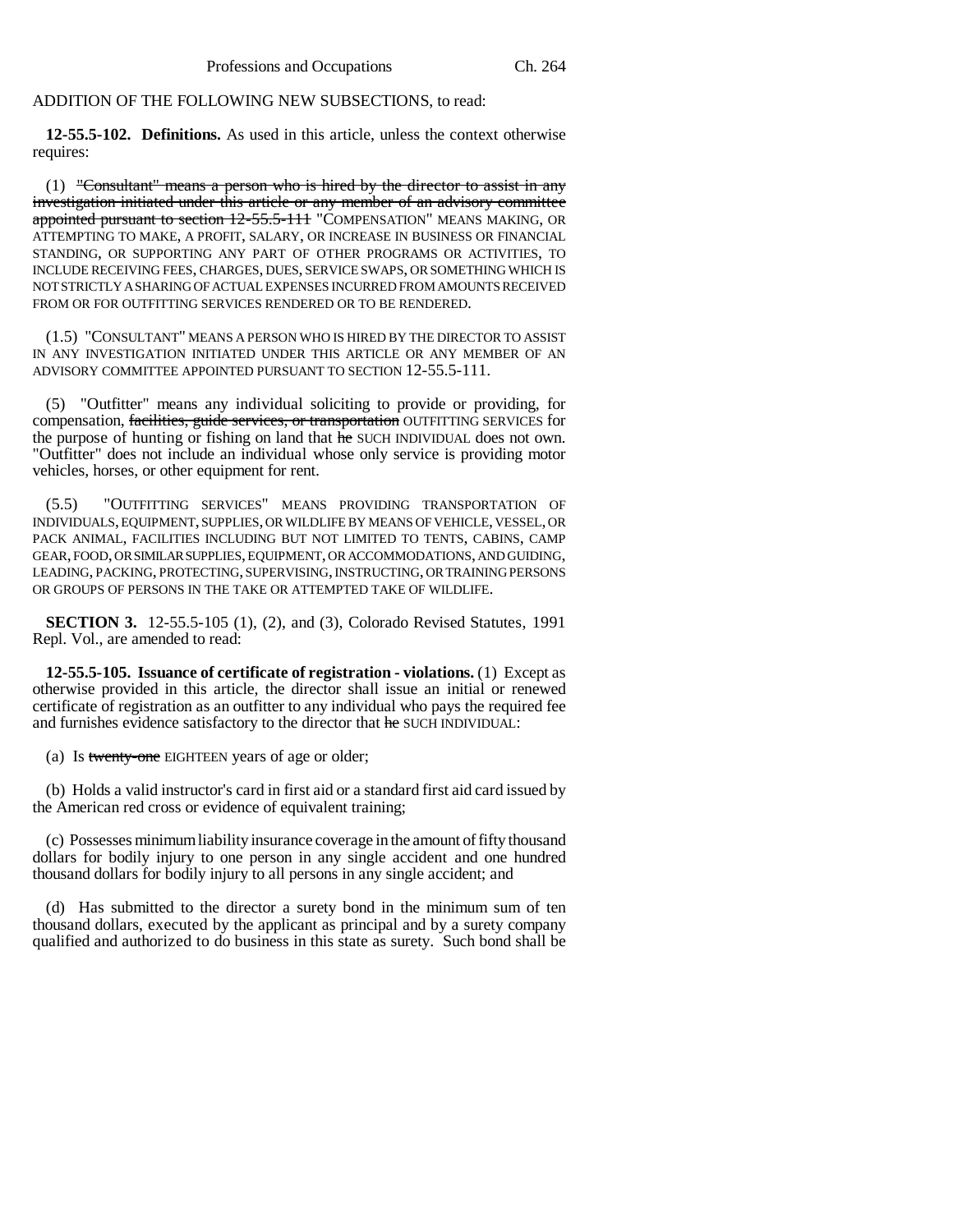### Ch. 264 Professions and Occupations

conditioned upon compliance with the provisions of this article and with the rules and regulations promulgated under this article.

(2) Any person who violates the provisions of this article is guilty of a misdemeanor and, upon conviction thereof, shall be punished by a fine of not less than one thousand dollars nor more than five thousand dollars, or by imprisonment in the county jail for not more than one year, or by both such fine and imprisonment. Upon a second or subsequent conviction, such person commits a class 5 felony and shall be punished as provided in section 18-1-105, C.R.S. Notwithstanding any other provision of law to the contrary, all fines collected pursuant to this section shall be distributed as provided in section 12-55.5-107 (4).

(3) All fines collected pursuant to this article shall be distributed as follows:

(a) Twenty-five percent to any federal, state, or local law enforcement agency assisting with an investigation;

(b) Seventy-five percent to the division for the cost of administering this article.

**SECTION 4.** 12-55.5-106 (1) (i) and (1) (j), Colorado Revised Statutes, 1991 Repl. Vol., are amended, and the said 12-55.5-106 (1) is further amended BY THE ADDITION OF A NEW PARAGRAPH, to read:

**12-55.5-106. Disciplinary actions - grounds for discipline.** (1) The director may deny, suspend, revoke, or place on probation an outfitter's registration if the applicant or holder:

(i) Has been convicted of second or third degree criminal trespass pursuant to section 18-4-503  $(2)$  (a) or 18-4-504,  $(2)$  (a), C.R.S.; except that the director shall be governed by the provisions of section 24-5-101, C.R.S., in considering such conviction; or

(j) Hires any person as a guide who fails to meet the requirements of section 12-55.5-108 (2); OR

(k) SERVES OR CONSUMES ALCOHOL WHILE ENGAGED IN THE ACTIVITIES OF AN OUTFITTER, IF THE APPLICANT OR HOLDER IS UNDER TWENTY-ONE YEARS OF AGE.

**SECTION 5.** The introductory portion to 12-55.5-107 (1) and 12-55.5-107 (4), Colorado Revised Statutes, 1991 Repl. Vol., are amended to read:

**12-55.5-107. Penalties.** (1) Any person who violates the provisions of this article other than section  $12-55.5-105$  or the rules and regulations of the director promulgated under this article may be penalized by the director upon a finding of a violation pursuant to article 4 of title 24, C.R.S., as follows:

(4) All fines collected pursuant to this article shall be distributed as follows:

(a) Twenty-five percent to any federal, state, or local law enforcement agency assisting with an investigation;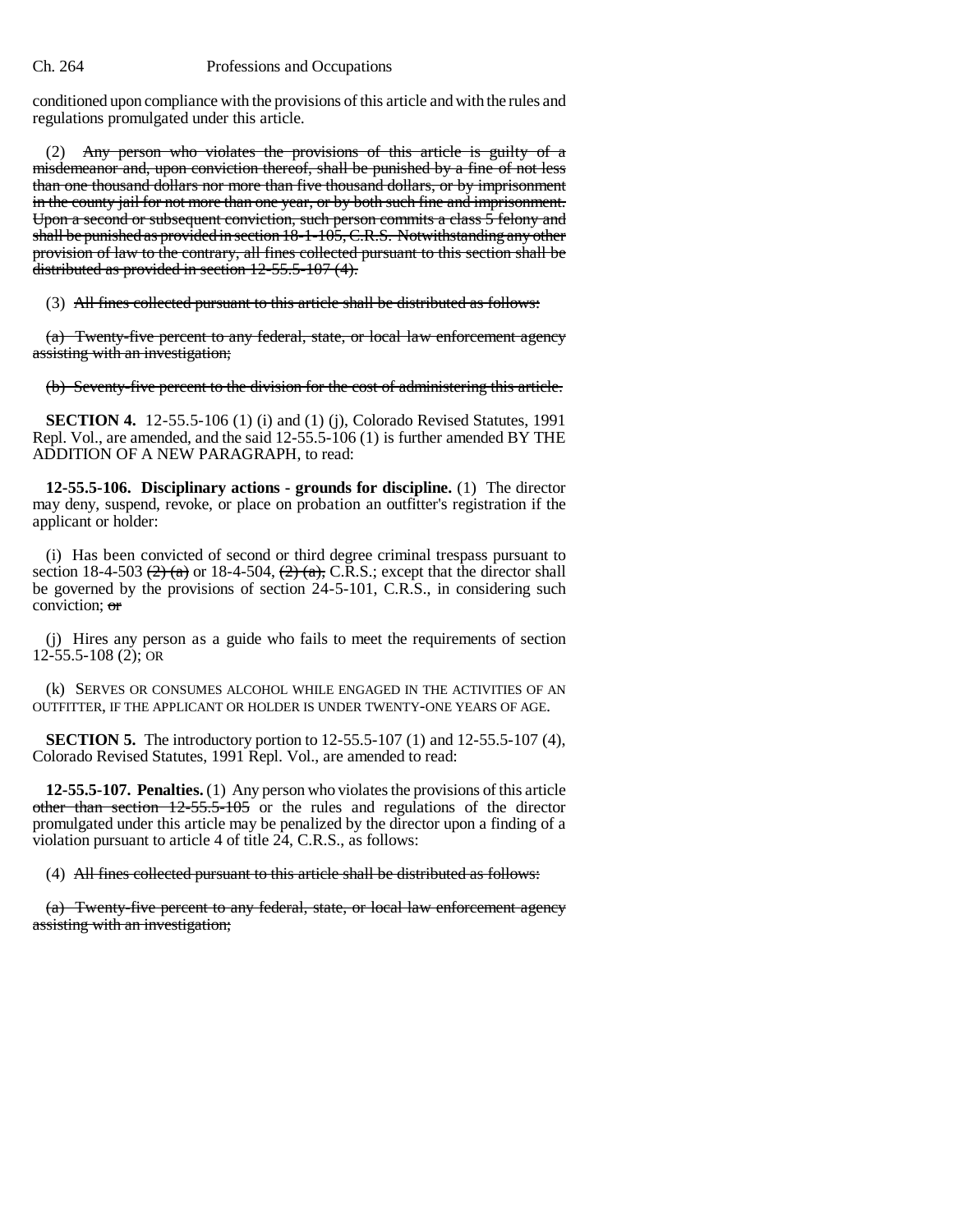(b) Seventy-five percent to the division for the cost of administering this article.

**SECTION 6.** Article 55.5 of title 12, Colorado Revised Statutes, 1991 Repl. Vol., is amended BY THE ADDITION OF A NEW SECTION to read:

**12-55.5-107.5. Violations - penalties - distribution of fines collected.** (1) ANY PERSON WHO VIOLATES SECTION 12-55.5-103 (1) IS GUILTY OF A MISDEMEANOR AND, UPON CONVICTION THEREOF, SHALL BE PUNISHED BY A FINE OF NOT LESS THAN ONE THOUSAND DOLLARS NOR MORE THAN FIVE THOUSAND DOLLARS, OR BY IMPRISONMENT IN THE COUNTY JAIL FOR NOT MORE THAN ONE YEAR, OR BY BOTH SUCH FINE AND IMPRISONMENT. UPON A SECOND OR SUBSEQUENT CONVICTION, SUCH PERSON COMMITS A CLASS 5 FELONY AND SHALL BE PUNISHED AS PROVIDED IN SECTION 18-1-105, C.R.S.

(2) ALL FINES COLLECTED PURSUANT TO THIS ARTICLE SHALL BE DISTRIBUTED AS FOLLOWS:

(a) FIFTY PERCENT DIVIDED BY THE COURT BETWEEN ANY FEDERAL, STATE, OR LOCAL LAW ENFORCEMENT AGENCY ASSISTING WITH AN INVESTIGATION;

(b) FIFTY PERCENT TO THE DIVISION FOR THE COST OF ADMINISTERING THIS ARTICLE.

**SECTION 7.** 12-55.5-108, Colorado Revised Statutes, 1991 Repl. Vol., is amended BY THE ADDITION OF A NEW SUBSECTION to read:

**12-55.5-108. Penalties - cease and desist orders.** (3) IT IS A VIOLATION OF THIS ARTICLE FOR ANY PERSON WHOSE OUTFITTER REGISTRATION HAS BEEN REVOKED OR SUSPENDED TO WORK AS A GUIDE.

**SECTION 8.** 12-55.5-109, Colorado Revised Statutes, 1991 Repl. Vol., is amended to read:

**12-55.5-109. Contracts for outfitting services - writing required.** (1) Prior to engaging in any activity as an outfitter, an outfitter shall provide a written contract to the client signed by both the outfitter and the client, stating at least the following terms:

(a) Type of services to be provided;

(b) Dates of service;

- (c) Transportation arrangements;
- (d) Costs of the services;

(e) Ratio of clients to guides; and

(f) The outfitter's policy regarding cancellation of the contract AND REFUND OF ANY DEPOSIT;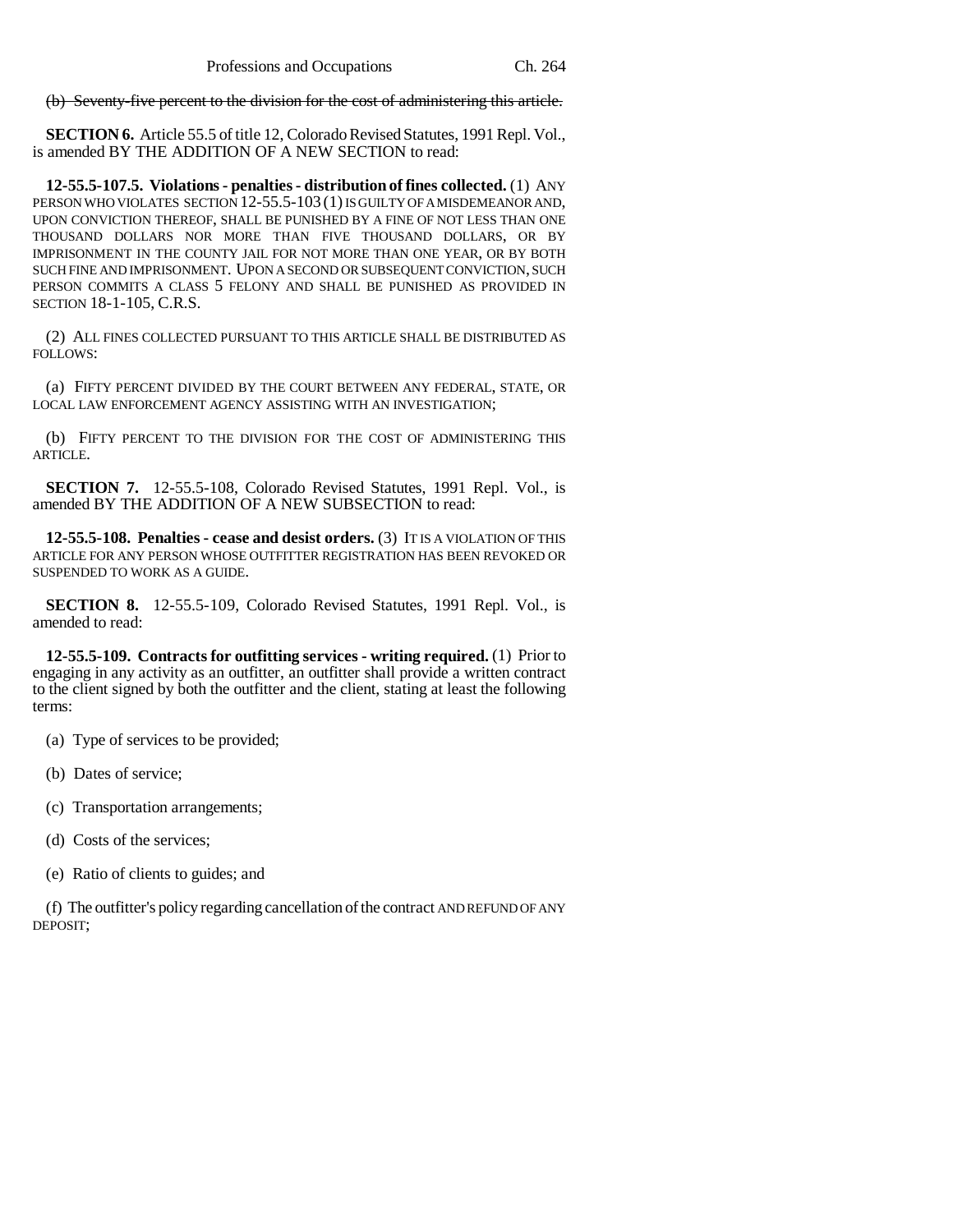#### Ch. 264 Professions and Occupations

(2) No action may be maintained by an outfitter for breach of a contract or agreement to provide outfitting services or for the recovery of compensation for services rendered under such contract or agreement if the outfitter has failed to comply with the provisions of this article.

(3) ANY WRITTEN CONTRACT PROVIDED PURSUANT TO THIS SECTION SHALL ALSO CONTAIN A WRITTEN STATEMENT THAT PURSUANT TO SECTION 12-55.5-105 (1) (c) AND (1) (d) OUTFITTERS ARE BONDED AND REQUIRED TO POSSESS THE MINIMUM LEVEL OF LIABILITY INSURANCE AND THAT THE ACTIVITIES OF OUTFITTERS ARE REGULATED BY THE DIRECTOR OF THE DIVISION OF REGISTRATIONS IN THE DEPARTMENT OF REGULATORY AGENCIES.

**SECTION 9.** 12-55.5-110 (2), Colorado Revised Statutes, 1991 Repl. Vol., is amended to read:

**12-55.5-110. Other remedies - contracts void - public nuisance - seizure of equipment.** (2)  $\left(\frac{a}{b}\right)$  Every motor vehicle, trailer, vessel, firearm, weapon, trap, equipment, livestock, or other personal property used in outfitting services in violation of the provisions of this article is declared to be a CLASS 2 public nuisance. Every such item shall be subject to seizure, confiscation, and forfeiture or destruction as provided in this section, unless the owner of said property was not a party to the violation UNLESS IN CONFLICT WITH THE SPECIFIC PROVISIONS OF THIS SECTION, THE PROVISIONS OF ARTICLE 13 OF TITLE 16,C.R.S., SHALL APPLY TO ANY ACTION TAKEN PURSUANT TO THIS SECTION.

(b) The several district courts of this state shall have original jurisdiction of proceedings under this subsection (2).

(c) An action to abate a public nuisance under this subsection (2) shall be brought in the judicial district in which the subject matter of the action, or some part thereof, is located or found.

(d) Except as otherwise provided in this subsection (2), the practice and procedure to abate a public nuisance shall be governed by the Colorado rules of civil procedure.

(e) An action to abate a public nuisance under this subsection  $(2)$  may be brought by a district attorney in the name of the people of the state of Colorado.

**SECTION 10.** 12-55.5-111, Colorado Revised Statutes, 1991 Repl. Vol., is amended to read:

**12-55.5-111. Advisory committee.** The director may SHALL appoint an advisory committee to make recommendations concerning outfitters, which committee shall serve at the request and pleasure of the director. The members of the advisory committee shall receive no compensation but shall be reimbursed for actual and necessary expenses incurred in the performance of their duties under this article.

**SECTION 11.** 12-55.5-117, Colorado Revised Statutes, 1991 Repl. Vol., is amended to read:

**12-55.5-117. Repeal of article - review of functions.** Unless continued by the